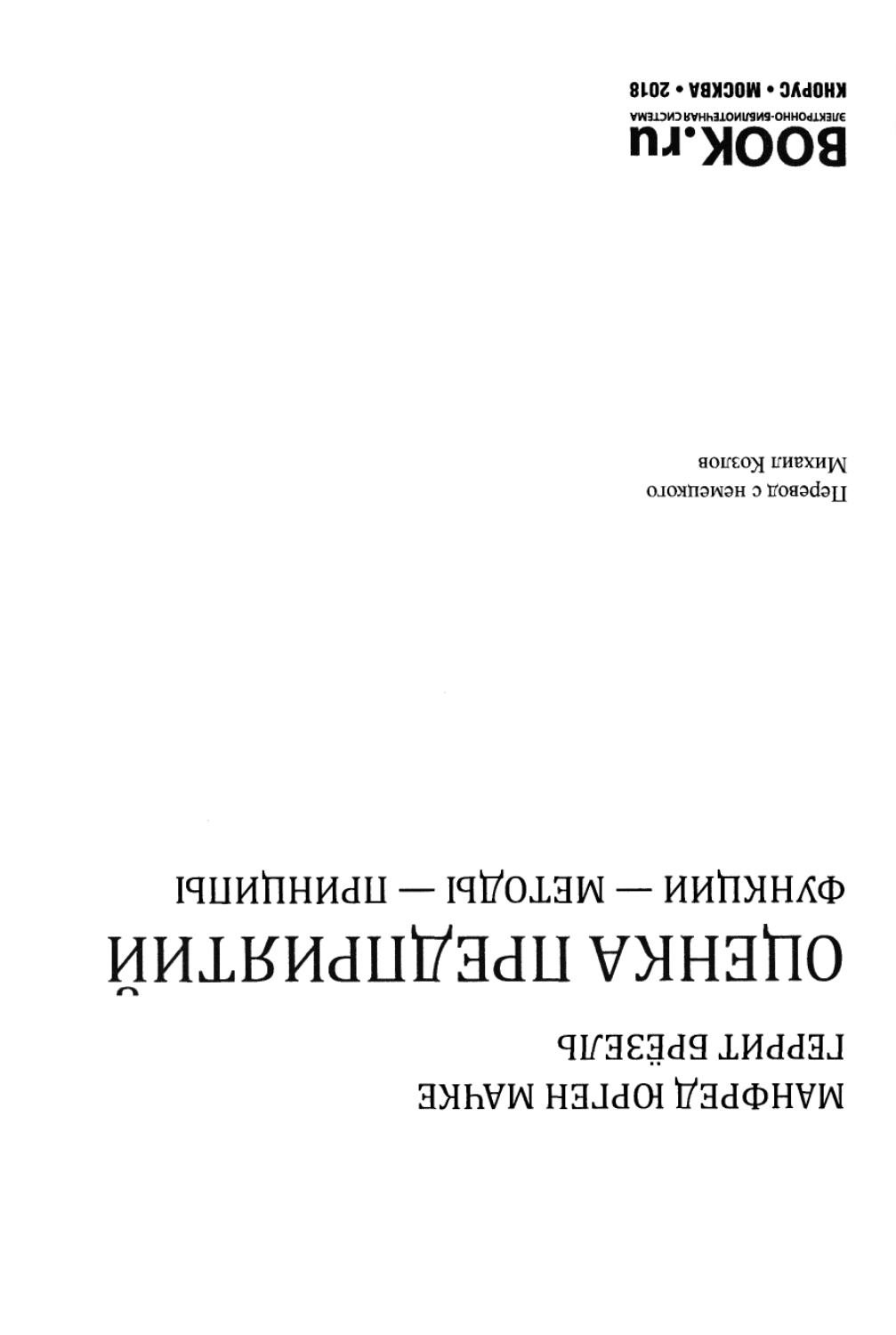## Содержание

## Страница

|                |         |                                                                                                                                                                                                     | V<br>VII<br>IX |  |
|----------------|---------|-----------------------------------------------------------------------------------------------------------------------------------------------------------------------------------------------------|----------------|--|
| 1              |         |                                                                                                                                                                                                     | -1             |  |
|                |         |                                                                                                                                                                                                     | 3              |  |
|                | 1.2     | 1.2.1 Функциональная теория оценки предприятий немецкой школы<br>1.2.2 Неоклассическая теория оценки предприятий англосаксонской школы 18                                                           | -12<br>12      |  |
|                |         | 1.3.2.1 Конфликтные ситуации типа "покупка/продажа"                                                                                                                                                 | 42<br>42<br>44 |  |
|                |         | 1.3.2.2 Недоминированные и доминированные конфликтные ситуации  46<br>1.3.2.3 Невзаимосвязанные и взаимосвязанные конфликтные ситуации  47<br>1.3.2.4 Одномерные и многомерные конфликтные ситуации | 44<br>48       |  |
|                |         | 1.4 Матрица функциональной оценки предприятий и обзор методов                                                                                                                                       | 52<br>52<br>53 |  |
|                |         |                                                                                                                                                                                                     | 58             |  |
| $\overline{c}$ | 61      |                                                                                                                                                                                                     |                |  |
|                | 2.1     | Основы                                                                                                                                                                                              | 63             |  |
|                | $2.2\,$ | 2.2.1 Субъективная полезность как базис вычисления стоимостного                                                                                                                                     | 68             |  |
|                |         | 2.2.1.2 План целей и поле принятия решений как факторы                                                                                                                                              | 68<br>68       |  |
|                |         |                                                                                                                                                                                                     | 68             |  |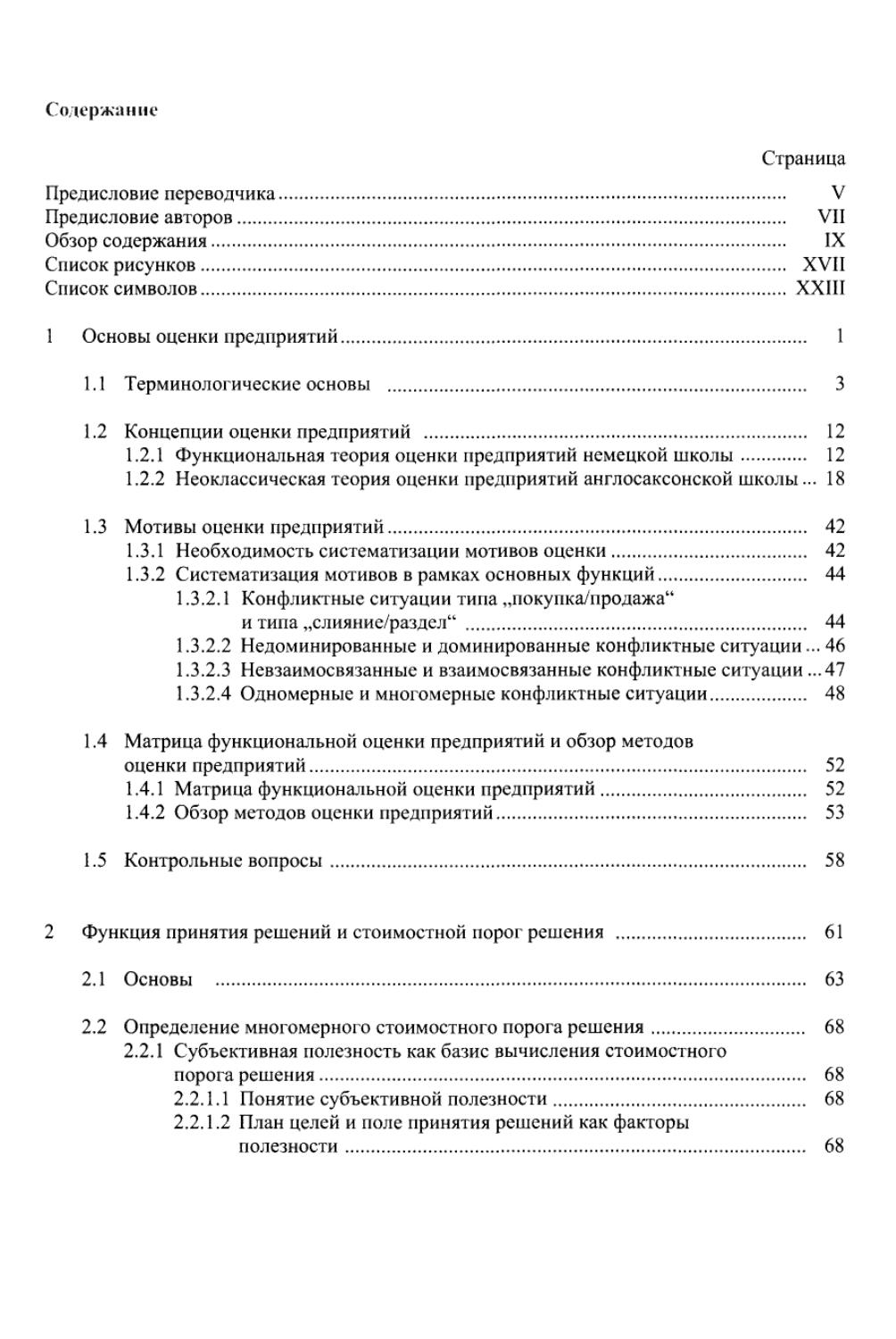|     | 2.2.2 Общая модель определения многомерного стоимостного            |    |  |  |
|-----|---------------------------------------------------------------------|----|--|--|
|     |                                                                     | 73 |  |  |
|     | 2.2.2.1 Двухэтапное вычисление стоимостного порога решения          | 73 |  |  |
|     |                                                                     | 74 |  |  |
|     |                                                                     | 74 |  |  |
|     | 2.2.2.4 Многомерный стоимостной порог решения                       | 76 |  |  |
|     |                                                                     | 77 |  |  |
|     | 2.2.2.5 Множество приемлемых решений конфликта                      |    |  |  |
|     | 2.2.2.6 Множество вариантов примирения (соглашения) сторон          | 77 |  |  |
| 2.3 | Определение одномерного стоимостного порога решения в               |    |  |  |
|     | недоминированных невзаимосвязанных конфликтных ситуациях            |    |  |  |
|     |                                                                     | 79 |  |  |
|     | 2.3.1 Поэтапное определение стоимостного порога решения             |    |  |  |
|     | с помощью матрицы функциональной оценки предприятий                 | 79 |  |  |
|     |                                                                     | 79 |  |  |
|     |                                                                     | 80 |  |  |
|     |                                                                     | 80 |  |  |
|     |                                                                     | 84 |  |  |
|     |                                                                     | 87 |  |  |
|     |                                                                     |    |  |  |
|     |                                                                     | 87 |  |  |
|     |                                                                     | 91 |  |  |
|     | 2.3.3.1 Основные модели определения предельной цены                 | 91 |  |  |
|     | 2.3.3.1.1 Основная модель вычисления стоимостного                   |    |  |  |
|     |                                                                     | 91 |  |  |
|     | 2.3.3.1.1.1 Установление базисной программы                         | 91 |  |  |
|     | 2.3.3.1.1.2 Установление оценочной программы                        | 92 |  |  |
|     |                                                                     | 94 |  |  |
|     | 2.3.3.1.2 Основная модель вычисления текущей стоимости 105          |    |  |  |
|     | 2.3.3.1.2.1 Структурное тождество вычисления                        |    |  |  |
|     | предельной цены и текущей стоимости  105                            |    |  |  |
|     | 2.3.3.1.2.2 Более широкая интерпретация понятия                     |    |  |  |
|     | "сравнительный объект" на основе                                    |    |  |  |
|     | вычисления текущей стоимости  107                                   |    |  |  |
|     | 2.3.3.2 Модель состояния предельных цен как общая                   |    |  |  |
|     |                                                                     |    |  |  |
|     |                                                                     |    |  |  |
|     | 2.3.3.2.2 Модель с позиции презумированного покупателя 111          |    |  |  |
|     |                                                                     |    |  |  |
|     |                                                                     |    |  |  |
|     |                                                                     |    |  |  |
|     | 2.3.3.2.3 Модель с позиции презумированного продавца 120            |    |  |  |
|     |                                                                     |    |  |  |
|     |                                                                     |    |  |  |
|     |                                                                     |    |  |  |
|     |                                                                     |    |  |  |
|     | 2.3.3.3 Метод стоимости будущих результатов как частная модель  135 |    |  |  |
|     |                                                                     |    |  |  |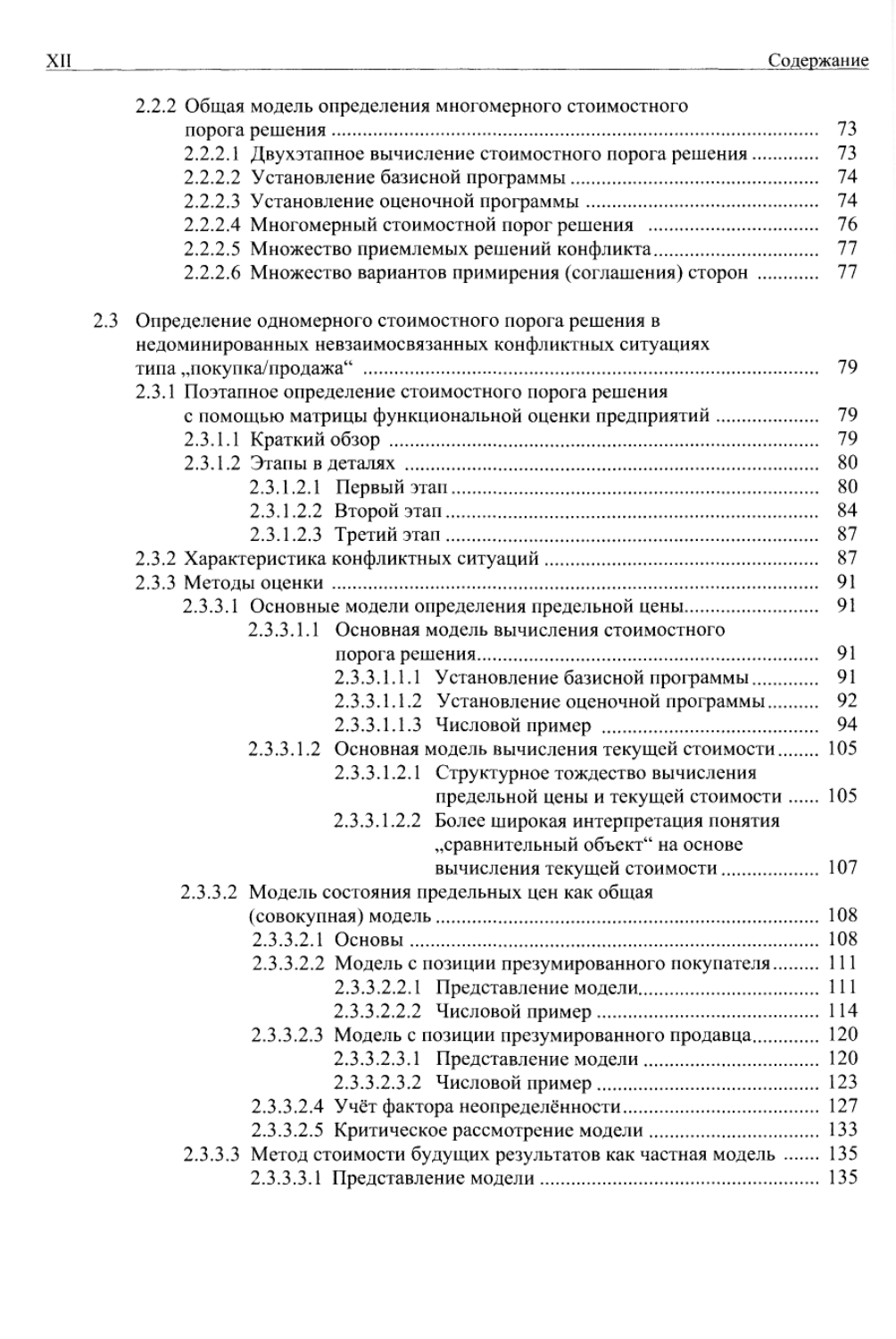$\sqrt{3}$ 

|     | 2.3.3.3.2 Взаимосвязь между общей и частной моделями  139              |  |
|-----|------------------------------------------------------------------------|--|
|     | 2.3.3.3.2.1 Выведение формулы стоимости                                |  |
|     |                                                                        |  |
|     |                                                                        |  |
|     | 2.3.3.3.3 Оценка с учётом фактора неопределённости  155                |  |
|     |                                                                        |  |
|     | 2.3.3.4 Оценка предприятий методом приближённого разложения            |  |
|     |                                                                        |  |
|     |                                                                        |  |
|     | 2.3.3.4.2 Эвристический метод планирования приближённым                |  |
|     | разложением с учётом фактора неопределённости  162                     |  |
|     | 2.3.3.4.3 Объединение оценки предприятий и приближённого               |  |
|     | разложения с учётом фактора неопределённости 172                       |  |
|     |                                                                        |  |
|     |                                                                        |  |
|     | 2.4 Избранные проблемы определения стоимостного порога решения  178    |  |
|     |                                                                        |  |
|     |                                                                        |  |
|     | 2.4.1.2 Модель состояния предельных цен в свете важных                 |  |
|     |                                                                        |  |
|     | 2.4.2 Влияние изменений поля принятия решений на стоимостной           |  |
|     |                                                                        |  |
|     | 2.4.3 Определение стоимостного порога решения в конфликтных            |  |
|     |                                                                        |  |
|     |                                                                        |  |
|     |                                                                        |  |
|     |                                                                        |  |
|     |                                                                        |  |
|     |                                                                        |  |
|     |                                                                        |  |
|     |                                                                        |  |
|     |                                                                        |  |
|     | 2.4.4.2 Описание взаимосвязанных ситуаций типа "покупка-покупка" 225   |  |
|     |                                                                        |  |
|     |                                                                        |  |
|     |                                                                        |  |
|     |                                                                        |  |
|     |                                                                        |  |
|     |                                                                        |  |
| 3.1 | Основы                                                                 |  |
|     |                                                                        |  |
|     | 3.2 Определение стоимости в недоминированных конфликтных ситуациях 244 |  |
|     | 3.2.1 Поэтапное определение стоимости в рамках матрицы                 |  |
|     |                                                                        |  |
|     |                                                                        |  |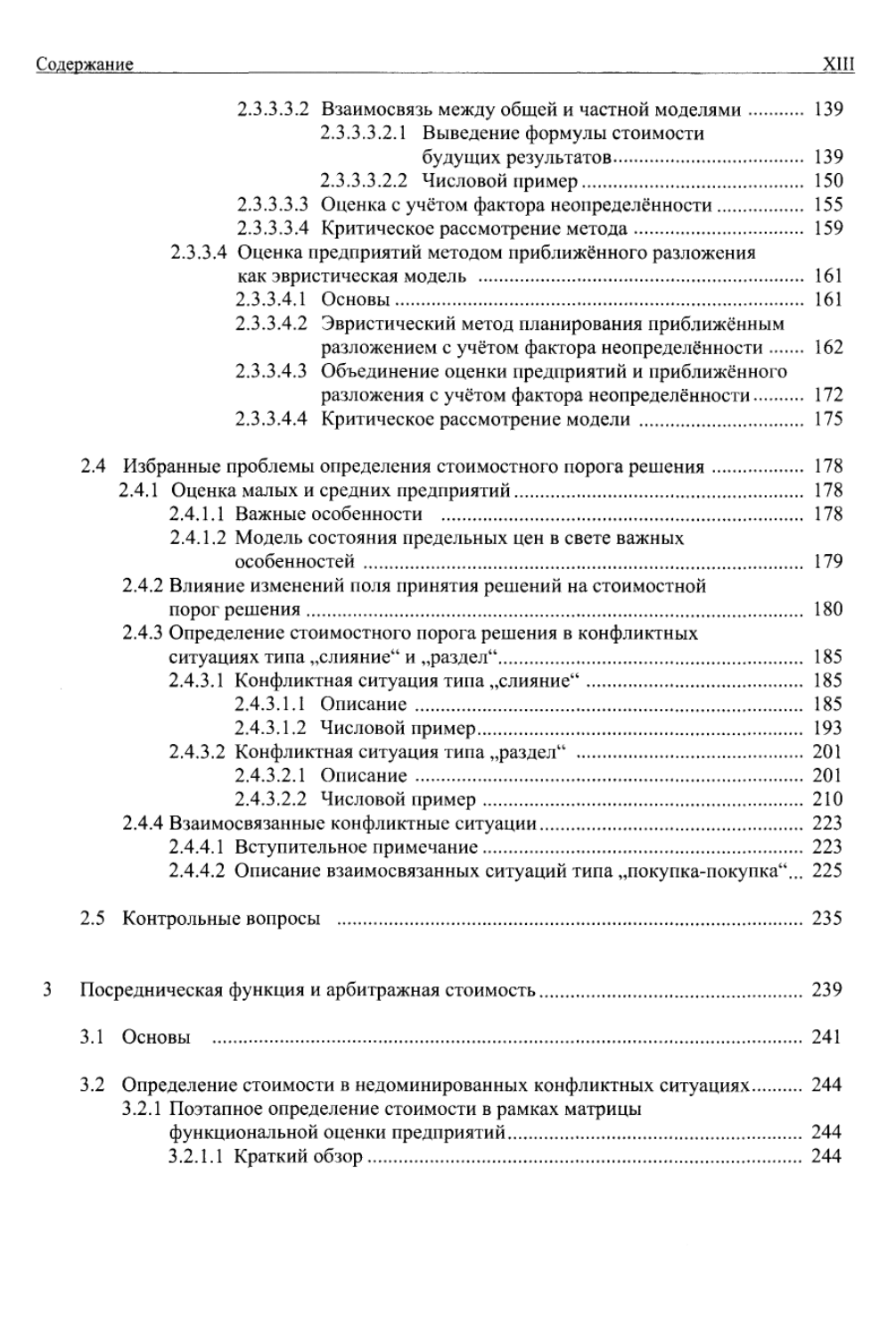|                                                                 |  | 3.2.2.3 Обзор типичных для методов факторов и           |                                                                       |  |
|-----------------------------------------------------------------|--|---------------------------------------------------------|-----------------------------------------------------------------------|--|
|                                                                 |  |                                                         |                                                                       |  |
| 3.2.3 Избранные проблемы определения арбитражной стоимости  273 |  |                                                         |                                                                       |  |
| 3.2.3.1 Определение арбитражной стоимости при                   |  |                                                         |                                                                       |  |
|                                                                 |  |                                                         |                                                                       |  |
|                                                                 |  |                                                         | 3.2.3.2 Определение арбитражной стоимости на аукционах                |  |
|                                                                 |  |                                                         |                                                                       |  |
|                                                                 |  |                                                         |                                                                       |  |
|                                                                 |  |                                                         | 3.3 Определение стоимости в доминированных конфликтных ситуациях  285 |  |
|                                                                 |  |                                                         |                                                                       |  |
|                                                                 |  |                                                         |                                                                       |  |
|                                                                 |  |                                                         |                                                                       |  |
|                                                                 |  |                                                         |                                                                       |  |
| 4                                                               |  |                                                         |                                                                       |  |
|                                                                 |  |                                                         |                                                                       |  |
|                                                                 |  |                                                         |                                                                       |  |
|                                                                 |  |                                                         |                                                                       |  |
|                                                                 |  |                                                         |                                                                       |  |
|                                                                 |  | 4.2.1 Поэтапное определение стоимости с помощью матрицы |                                                                       |  |
|                                                                 |  |                                                         |                                                                       |  |
|                                                                 |  |                                                         |                                                                       |  |
|                                                                 |  |                                                         |                                                                       |  |
|                                                                 |  |                                                         |                                                                       |  |
|                                                                 |  |                                                         |                                                                       |  |
|                                                                 |  |                                                         |                                                                       |  |
|                                                                 |  |                                                         |                                                                       |  |
|                                                                 |  |                                                         |                                                                       |  |
|                                                                 |  |                                                         | 4.2.2.1.1 Методы сравнения, ориентированные на                        |  |
|                                                                 |  |                                                         |                                                                       |  |
|                                                                 |  |                                                         | 4.2.2.1.1.1 Метод скорректированной биржевой                          |  |
|                                                                 |  |                                                         |                                                                       |  |
|                                                                 |  |                                                         | 4.2.2.1.1.2 Метод сопоставимого котирующегося на                      |  |
|                                                                 |  |                                                         |                                                                       |  |
|                                                                 |  |                                                         |                                                                       |  |
|                                                                 |  |                                                         | 4.2.2.1.1.3 Метод размещения акций на бирже  321                      |  |
|                                                                 |  |                                                         | 4.2.2.1.2 Методы сравнения, ориентированные на общую                  |  |
|                                                                 |  |                                                         |                                                                       |  |
|                                                                 |  |                                                         | 4.2.2.1.1.1 Метод недавнего приобретения  321                         |  |
|                                                                 |  |                                                         | 4.2.2.1.2.2 Метод мультипликаторов  323                               |  |